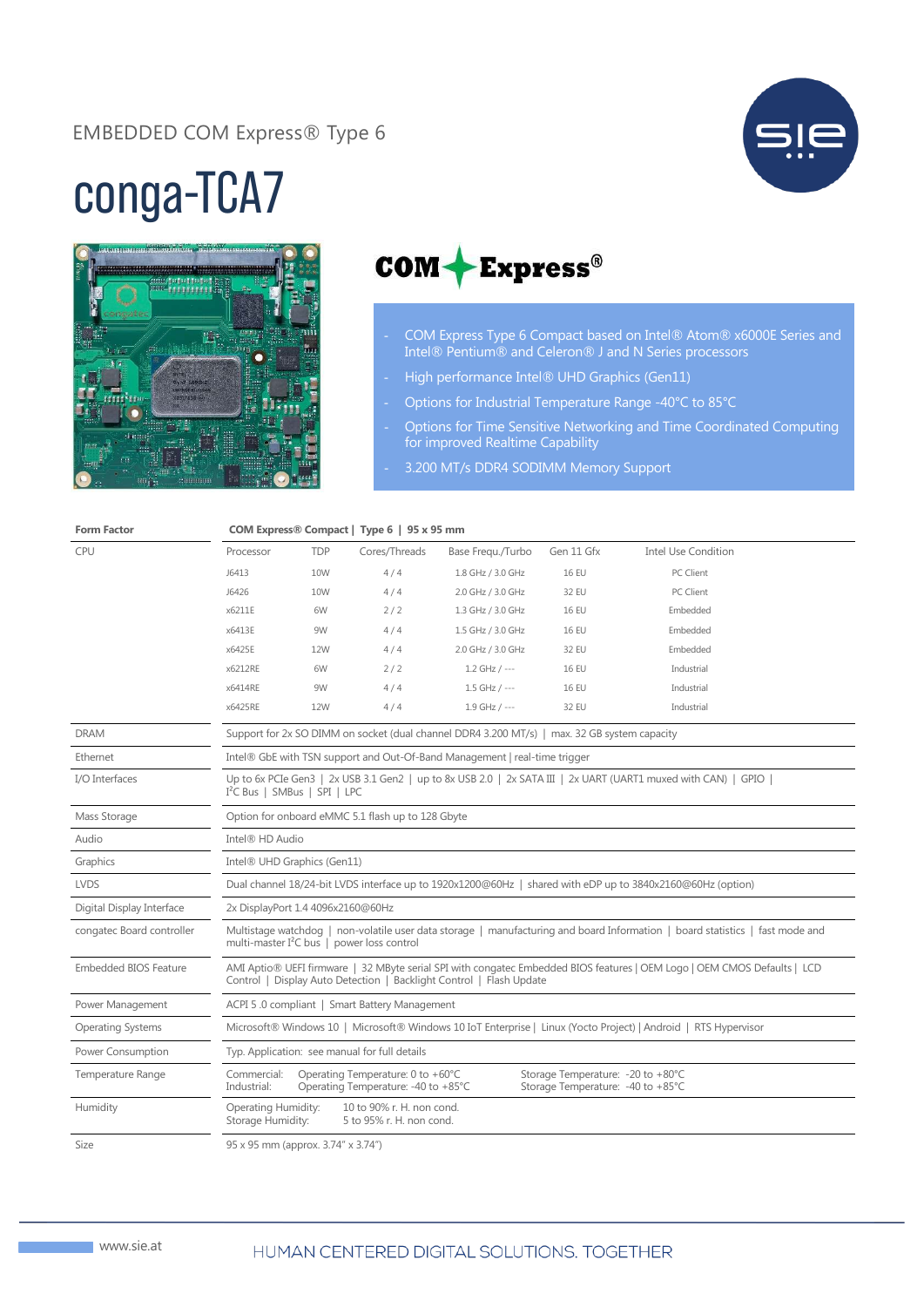## conga-TCA7 | Block Diagram





Note: : Assembly options on request only